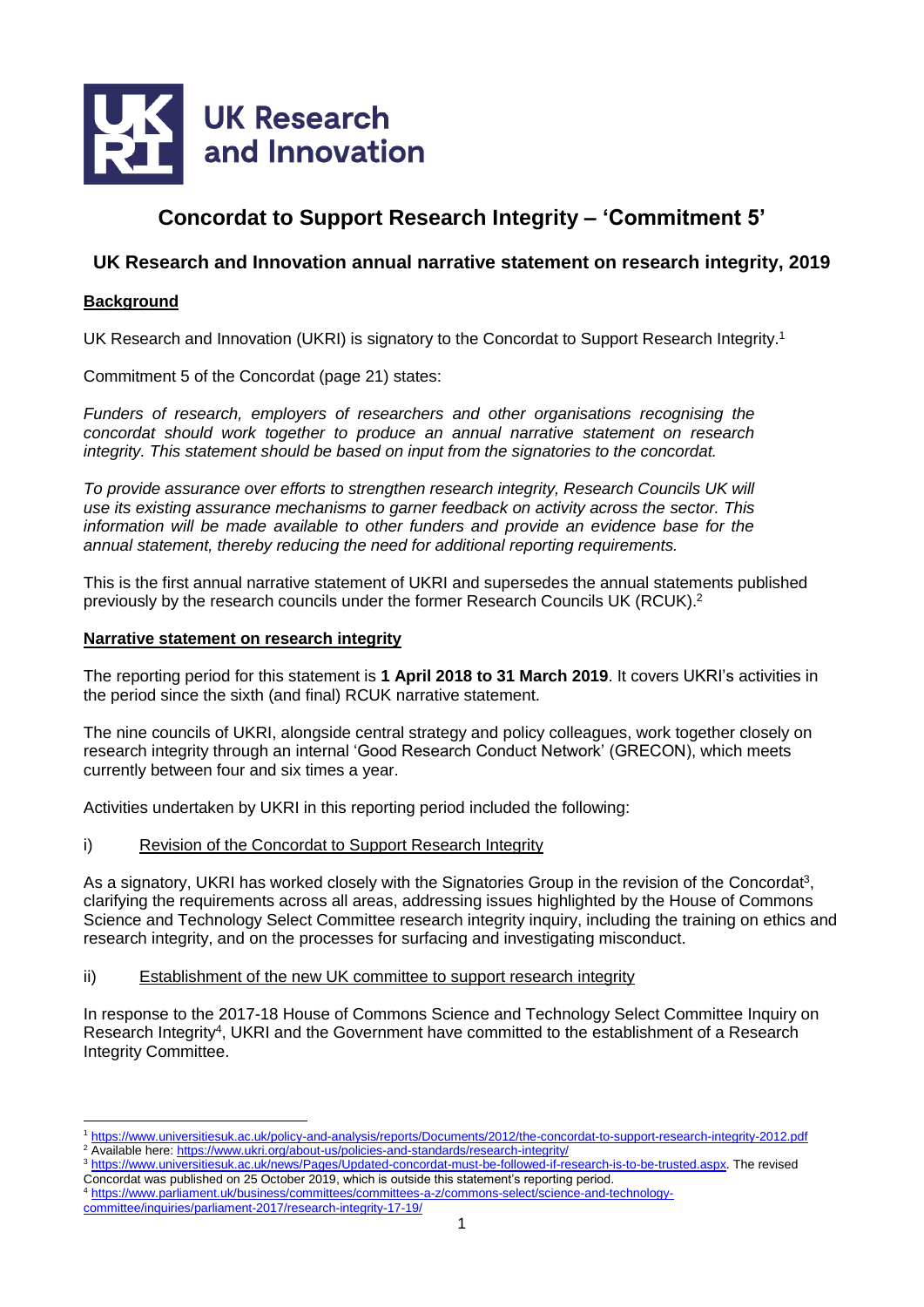The Research Integrity Committee will support the system of self-regulation of research integrity in the UK. The Committee will champion best practice, oversee research organisation compliance with UKRI terms and conditions of grant and report on the health of the sector with regard to research integrity.

#### iii) Records of research misconduct allegations, as reported to individual research councils, or otherwise detected by the research councils

Data are recorded currently for the research councils of UKRI, in line with pre-existing policy.<sup>5</sup> The research councils' central research misconduct log is a spreadsheet that collates allegations of research misconduct reported to, or otherwise detected by, the research councils. It is based on individual research councils' spreadsheets, with identifying data of respondents removed.<sup>6</sup> The aim of the log is to provide a basis for GRECON members to learn from each other and identify possible duplicate notifications. It also helps discern trends within the data for strategic insight.

The research councils' policy sets out that where an allegation of research misconduct is about someone funded by, or engaged with, the research councils, even if it is about work not connected with a grant from a UK research council, the case should be reported to the relevant council. In accordance with the Concordat, and our policy for the research councils<sup>7</sup>, UKRI does not investigate allegations of research misconduct in the research performing organisations that we fund, unless those organisations are part of UKRI in legal terms. During this reporting period, there was one allegation related to researchers who were employed in an MRC Unit at the time the misconduct was alleged to have taken place but are not currently UKRI employees.

Summary information for allegations reported to the research councils, or otherwise detected by them, is given at **Annex 1** for Financial Year 2018-19. It should be noted that any discernable upward trend in numbers of cases may reflect increased awareness of research councils' policy requirements and better reporting.

iv) Included questions asked about Research Integrity within the RCUK Assurance Programme of Research Organisations

Research Organisations (ROs) that receive funding from the research councils are subject to the UKRI Funding Assurance Programme. 8

During Financial Year 2018/19<sup>9</sup>, there were 31 assurance assignments (comprising 19 site visits and 12 desk-based reviews). The ROs involved are listed at **Annex 2**. During the fieldwork, policies are reviewed against expectations within the research councils' current policy and guidelines; meetings also take place with Departmental staff to evidence the way Research Integrity, Ethics and Misconduct are managed and promoted within the Research Organisation. For each assignment report, there is a section that records any findings relevant to Research Integrity, Ethics or Misconduct.

The inclusion of international assignments to the annual programme is in response to the increase of UKRI funding to non-UK Organisations. The work surrounding research integrity in this area is in a development phase as we work with Organisations to understand the differences within the diverse landscapes.

#### v) UUK Working Group on Research Integrity

 $\overline{a}$ 

UKRI has been participating in the UUK Working Group on Research Integrity. The Working Group organised the second UK Research Integrity Forum in April 2019 in which representatives from UKRI participated.

<sup>5</sup> <https://www.ukri.org/files/legacy/reviews/grc/rcuk-grp-policy-and-guidelines-updated-apr-17-2-pdf/>

<sup>6</sup> Further details about how information on allegations is handled by the research councils are given in the RCUK policy FAQs: https://www.ukri.org/files/legacy/documents/rcuk-grp-policy-and-guidelines-fags-jan-18-pdf/

<sup>7</sup> [https://www.ukri.org/files/legacy/reviews/grc/rcuk-grp-policy-and-guidelines-updated-apr-17-2-pdf/,](https://www.ukri.org/files/legacy/reviews/grc/rcuk-grp-policy-and-guidelines-updated-apr-17-2-pdf/) Section 4.

<sup>8</sup> <https://www.ukri.org/about-us/policies-and-standards/funding-assurance-programme/>

<sup>&</sup>lt;sup>9</sup> While this statement is for the reporting period of 01/04/18-31/07/19, total figures for FY 2018-19 are provided, in accordance with UKRI Funding Assurance data collection cycles.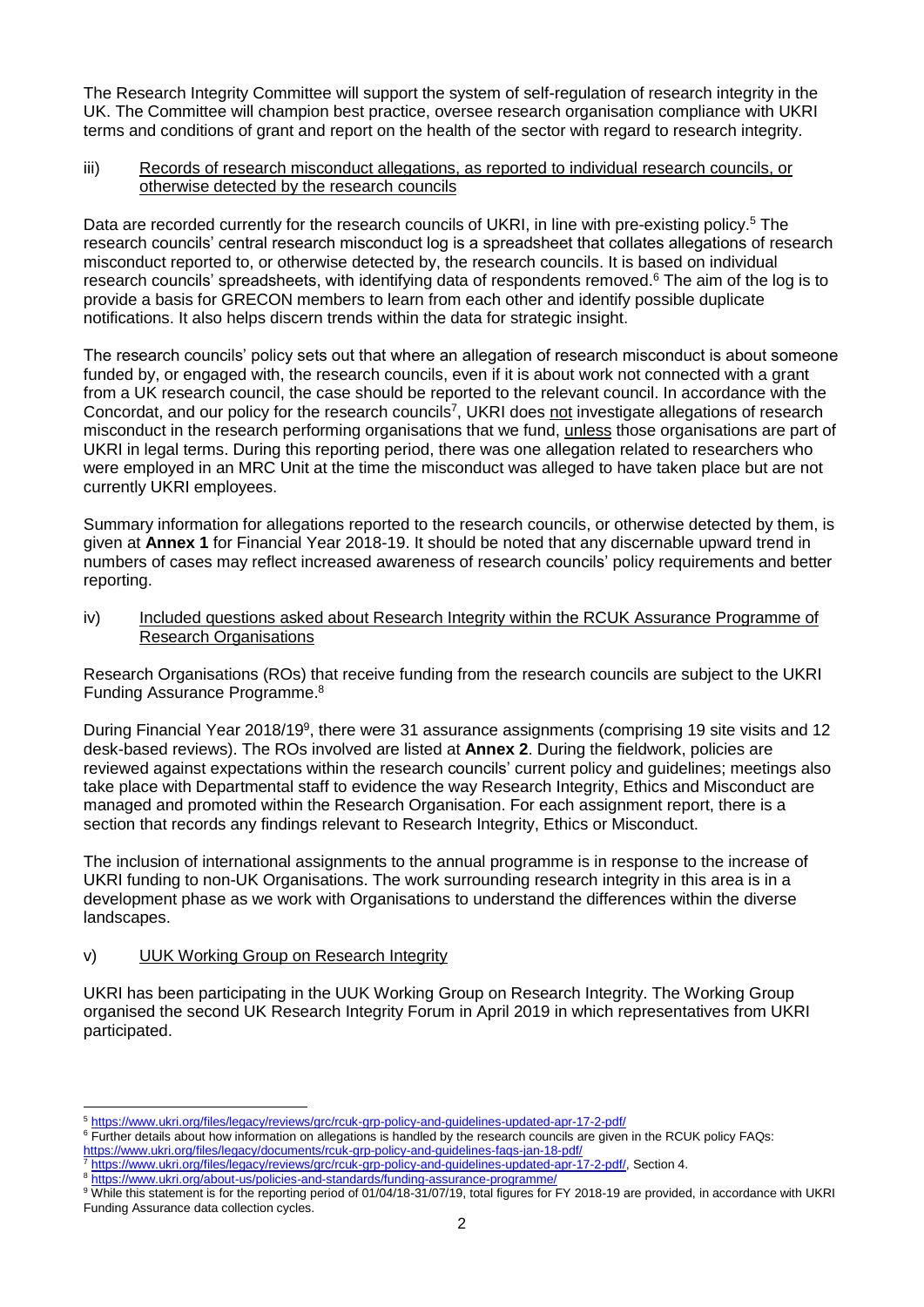## vi) Other meetings

A series of working level and senior level stakeholder engagement meetings with a number of individuals and organisations including: Rt Hon Norman Lamb MP, Higher Education Funding Council for Wales, Scottish Funding Council, Department for the Economy Northern Ireland, Cancer Research UK, The Academy of Medical Sciences, The Association of Medical Research Charities, The Royal Society, The Wellcome Trust, UK Research Integrity Office, and Universities UK.

AHRC's Executive Chair, Professor Andrew Thompson, was a keynote speaker at the UK Research Integrity Office's 2018 Annual Conference (May 2018)<sup>10</sup>, where he spoke about 'Research integrity in the arts and humanities'.

 $\overline{a}$ <sup>10</sup> <https://ukrio.org/events/2018-annual-conference/>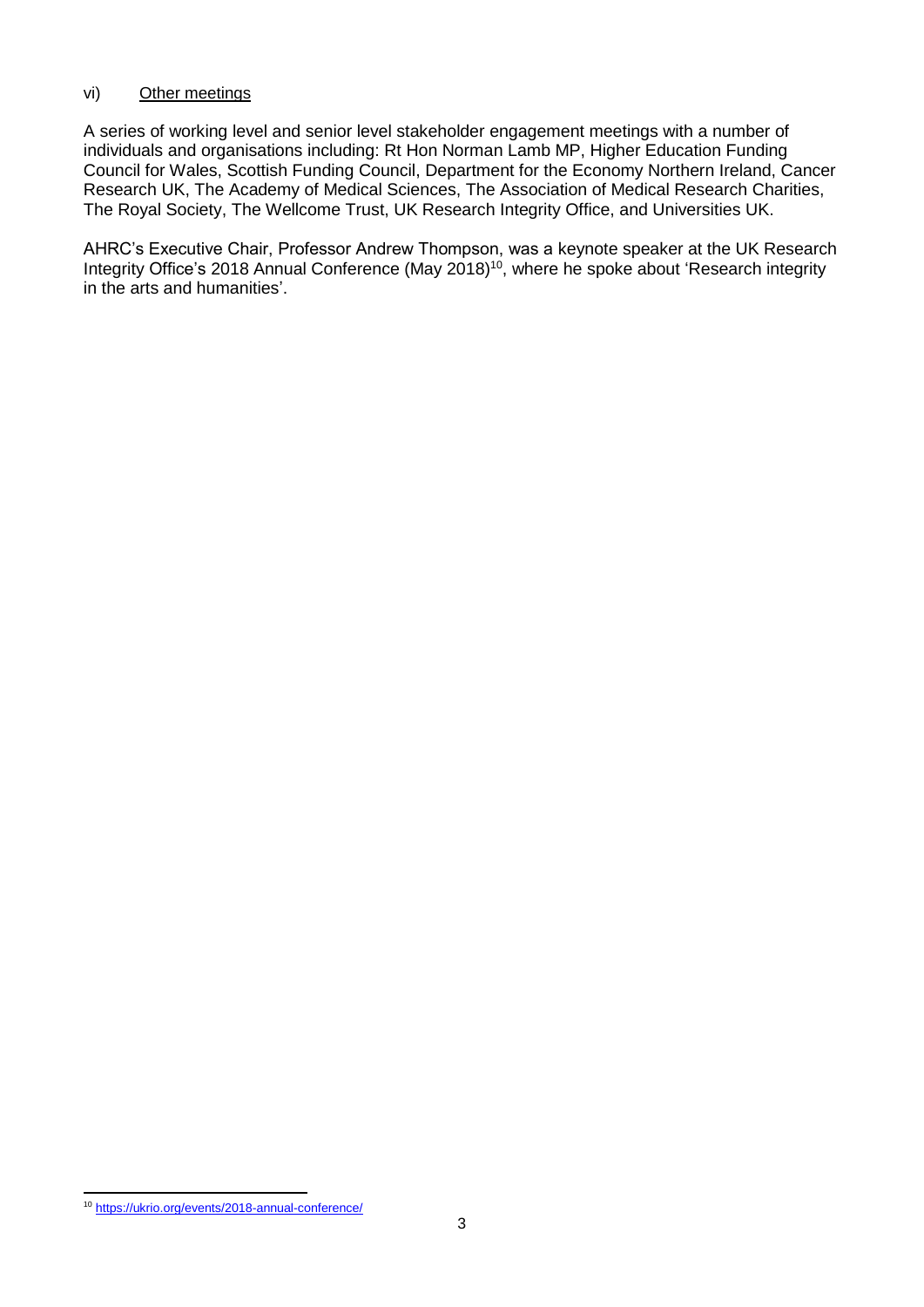## **MISCONDUCT ALLEGATIONS INFORMATION HELD BY THE RESEARCH COUNCILS**<sup>11</sup>

Financial Year 18-1912,13

| <b>Research</b><br>council | <b>Type of alleged</b><br>misconduct <sup>14</sup> | <b>Date first</b><br>informed | <b>Allegation</b><br>proceeded to<br>formal | Outcome <sup>15</sup>     |
|----------------------------|----------------------------------------------------|-------------------------------|---------------------------------------------|---------------------------|
|                            |                                                    |                               | investigation?                              |                           |
| <b>AHRC</b>                | Plagiarism                                         | 13/12/2018                    | No                                          | Allegation not upheld     |
| <b>BBSRC</b>               | Misrepresentation                                  | 08/05/2018                    | No                                          | No formal allegation made |
|                            | Fabrication                                        | 27/07/2018                    | Yes                                         | Allegation upheld         |
|                            | Falsification                                      | 03/08/2018                    | Yes                                         | Allegation upheld         |
|                            | Falsification                                      | 23/10/2018                    | Yes                                         | Ongoing                   |
|                            | Misrepresentation                                  | 13/11/2018                    | <b>No</b>                                   | Allegation not upheld     |
|                            | Misrepresentation                                  | 11/01/2019                    | No                                          | Allegation not upheld     |
|                            | Falsification                                      | 22/01/2019                    | No                                          | Allegation not upheld     |
| <b>EPSRC</b>               | Plagiarism                                         | 26/04/2018                    | No                                          | Allegation not upheld     |
|                            | Plagiarism                                         | 08/05/2018                    | Yes                                         | Allegation upheld         |
|                            | Plagiarism                                         | 24/05/2018                    | Yes                                         | Allegation upheld         |
|                            | Breach of duty of care                             | 28/09/2018                    | Yes                                         | Allegation not upheld     |
|                            | Plagiarism                                         | 13/11/2018                    | No                                          | Allegation not upheld     |
|                            | Plagiarism                                         | 13/11/2018                    | No                                          | Allegation not upheld     |
|                            | Other                                              | 12/03/2019                    | No                                          | Allegation not upheld     |
|                            | Breach of duty of care                             | 29/03/2019                    | Yes                                         | Allegation upheld         |
| <b>ESRC</b>                | Plagiarism                                         | 23/05/2018                    | No                                          | Allegation not upheld     |
|                            | Plagiarism                                         | 10/12/2018                    | No                                          | Allegation not upheld     |
| <b>MRC</b>                 | Falsification                                      | 24/06/2018                    | No                                          | Allegation not upheld     |
|                            | Plagiarism                                         | 15/07/2018                    | Yes                                         | Allegation not upheld     |
|                            | Falsification                                      | 27/07/2018                    | Yes                                         | Allegation upheld         |
|                            | Falsification                                      | 03/08/2018                    | Yes                                         | Allegation upheld         |
|                            | Falsification                                      | 19/08/2018                    | No                                          | Allegation not upheld     |
|                            | Falsification                                      | 13/09/2018                    | No                                          | Allegation not upheld     |
|                            | Falsification                                      | 29/09/2018                    | No                                          | Allegation not upheld     |
|                            | Plagiarism                                         | 09/10/2018                    | Yes                                         | Ongoing                   |
|                            | Falsification                                      | 11/10/2018                    | No                                          | Allegation not upheld     |
|                            | Falsification                                      | 17/10/2018                    | Yes                                         | Ongoing                   |
|                            | Falsification                                      | 09/11/2018                    | Yes                                         | Allegation upheld in part |
|                            | Plagiarism                                         | 31/11/2018                    | Yes                                         | Ongoing                   |
|                            | Falsification                                      | 29/12/2018                    | No                                          | Allegation not upheld     |
|                            | Falsification                                      | 02/01/2019                    | Yes                                         | Allegation not upheld     |

<sup>11</sup> UKRI data are restricted to the research councils, since Research England and Innovate UK did not collect data directly on research misconduct allegations in this reporting period.

<sup>&</sup>lt;sup>12</sup> It should be noted that some cases may be duplicated, where reported to more than one research council. UKRI is working on eliminating such 'double counting'.

<sup>&</sup>lt;sup>13</sup> Data on misconduct allegations information held by the research councils of UKRI from Financial Years 2015-16 to 2017-18 are available on the UKRI website: <https://www.ukri.org/about-us/policies-and-standards/research-integrity/>

<sup>&</sup>lt;sup>14</sup> Classified according to the categories of research misconduct set out in the RCUK Policy and Guidelines on Governance of Good Research Conduct.

<sup>&</sup>lt;sup>15</sup> None of the upheld allegations led to the withdrawal or recall of research council funding; it is also important to note here that, in some cases, allegations reported to the councils may not relate directly to research council funding (see p.7 at [https://www.ukri.org/files/legacy/reviews/grc/rcuk-grp-policy-and-guidelines-updated-apr-17-2-pdf/\)](https://www.ukri.org/files/legacy/reviews/grc/rcuk-grp-policy-and-guidelines-updated-apr-17-2-pdf/)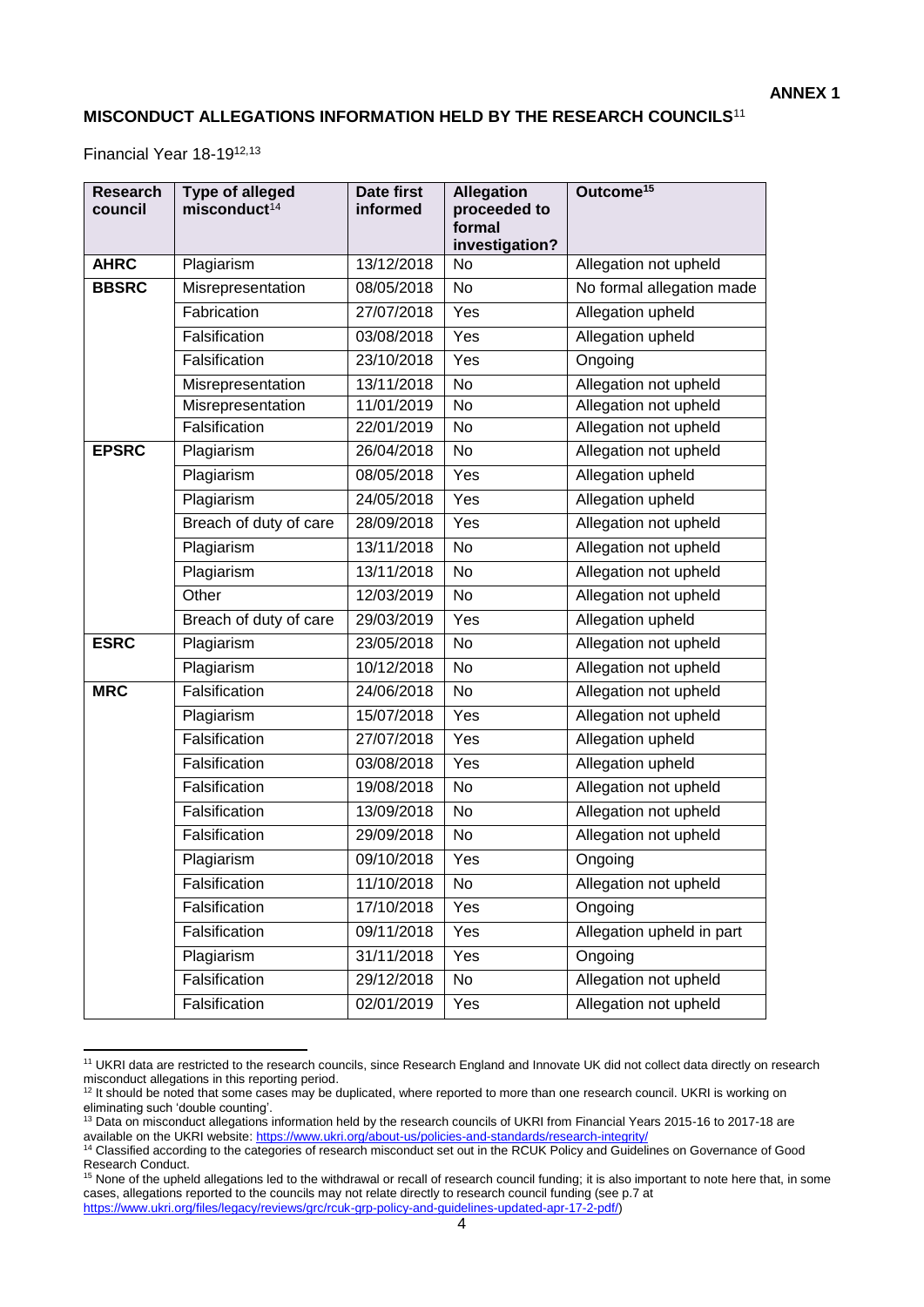|             | Breach of duty of care | 28/01/2019 | Yes       | Ongoing                   |
|-------------|------------------------|------------|-----------|---------------------------|
|             | Breach of duty of care | 30/01/2019 | Yes       | Allegation not upheld     |
|             | Falsification          | 15/02/2019 | <b>No</b> | Allegation not upheld     |
|             | Plagiarism             | 06/03/2019 | Yes       | Allegation upheld in part |
|             | Falsification          | 24/03/2019 | No.       | Allegation not upheld     |
| <b>NERC</b> | Breach of duty of care | 11/04/2018 | Yes       | Allegation not upheld     |
| <b>STFC</b> | Plagiarism             | 19/06/2018 | Yes       | Allegation not upheld     |

## **NOTE:**

In accordance with the provisions of the General Data Protection Regulation and the Data Protection Act 2018, we are unable to disclose the identity of any individuals involved in any research misconduct allegations reported to UKRI, as this would contravene the first data protection principle; the individuals concerned would not have an expectation that this information would be made publicly available. Information relating to the amount of funding in **Table 1** also cannot be provided, as to do so may result in individual award holders being identified.